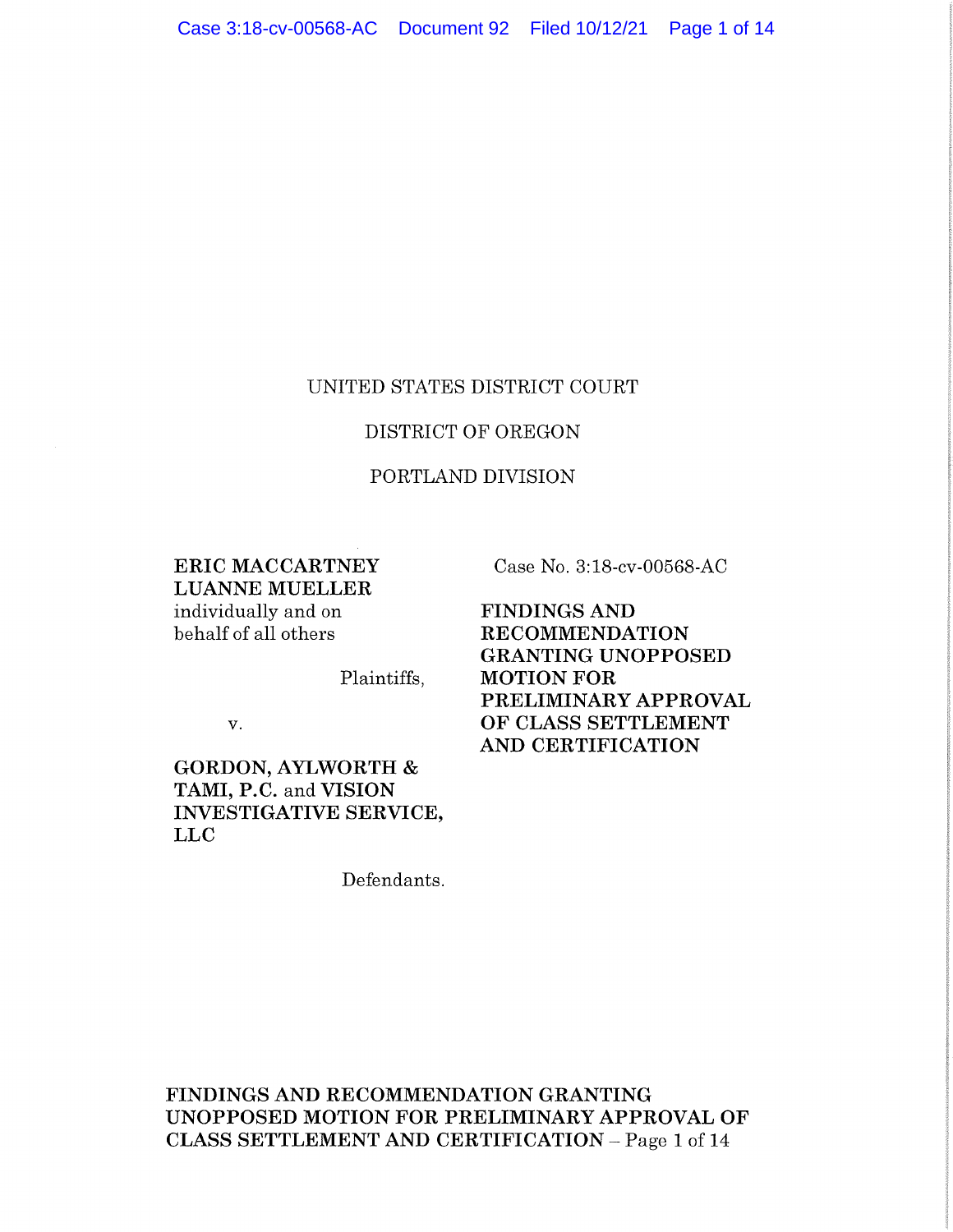A. Plaintiffs have filed an Unopposed Motion For Preliminary Approval Of Class Settlement And Certification (Motion) (ECF No. 83).

B. Counsel having advised the Court that the parties have agreed, subject to final approval by this Court following notice to the proposed Class and a hearing to settle this action on the terms and conditions set forth in the Settlement Agreement attached as Exhibit 1 to the Motion (ECF No. 83-1).

C. The Court has reviewed the Motion, Settlement Agreement, Declarations in Support of the Motion, other supporting documents filed in support of the Motion, as well as the files, records, and proceedings to date in this matter. The terms of the Settlement Agreement having been incorporated as though fully set forth in this Findings and Recommendation. Capitalized terms shall have the meanings attributed to them in the Agreement.

D. Based upon preliminary examination, it appears to the Court that the Agreement is sufficiently fair, reasonable, and adequate to warrant notice to the proposed Class; that the Plaintiff Settlement Class should be certified for settlement purposes; and that the Court should hold a hearing after notice to the proposed Class to determine

## **FINDINGS AND RECOMMENDATION GRANTING UNOPPOSED MOTION FOR PRELIMINARY APPROVAL OF CLASS SETTLEMENT AND CERTIFICATION** - Page 2 of 14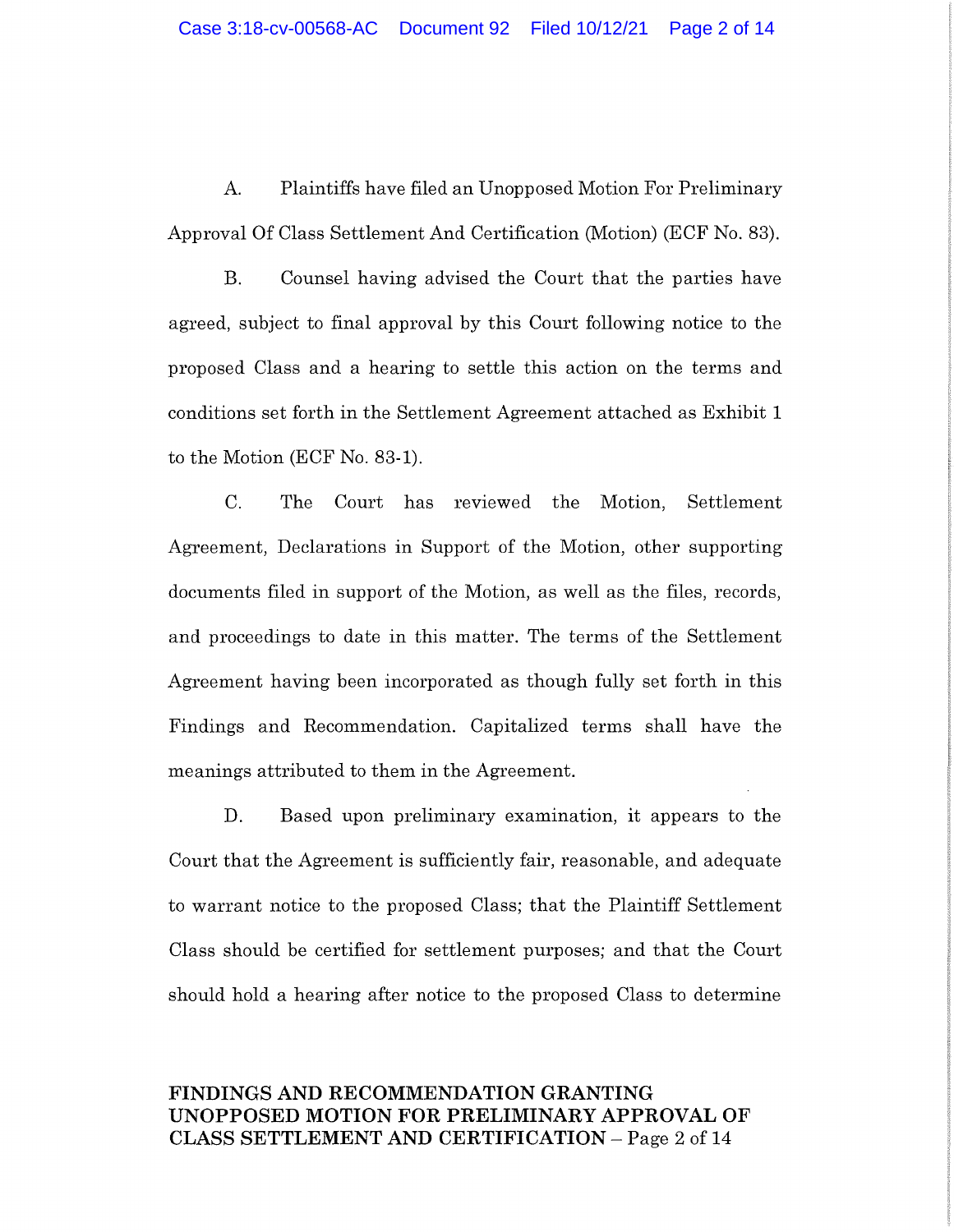whether to enter a settlement approval order and final judgment in this action.

Based upon the foregoing, the Court hereby recommends:

**1. Preliminary Approval of Proposed Settlement.** The Settlement Agreement is preliminarily approved as fair, reasonable and adequate. The Court finds that, (a) the Agreement resulted from extensive arm's-length negotiations, with participation of an experienced mediator, and (b) the Agreement is sufficient to warrant notice thereof to members of the Class and the Settlement Hearing described below. The names of all Class Members are attached as Exhibit A to the Settlement Agreement and as Exhibit 1 of the Declaration ofXin Xu filed in support of the Motion., and the Court finds that the parties' methodology for identifying the Class Members is appropriate.

#### **2. Class Certification for Settlement Purposes Only.**

Pursuant to Fed. R. Civ. P. 23(b)(3), the Court recommends, for settlement purposes only, that a class be conditionally certified consisting of all persons, including the Representative Plaintiffs, Eric MacCartney and Luanne Mueller, who meet the following criteria:

a. All individual consumers with Oregon addresses;

# **FINDINGS AND RECOMMENDATION GRANTING UNOPPOSED MOTION FOR PRELIMINARY APPROVAL OF CLASS SETTLEMENT AND CERTIFICATION** - Page 3 of 14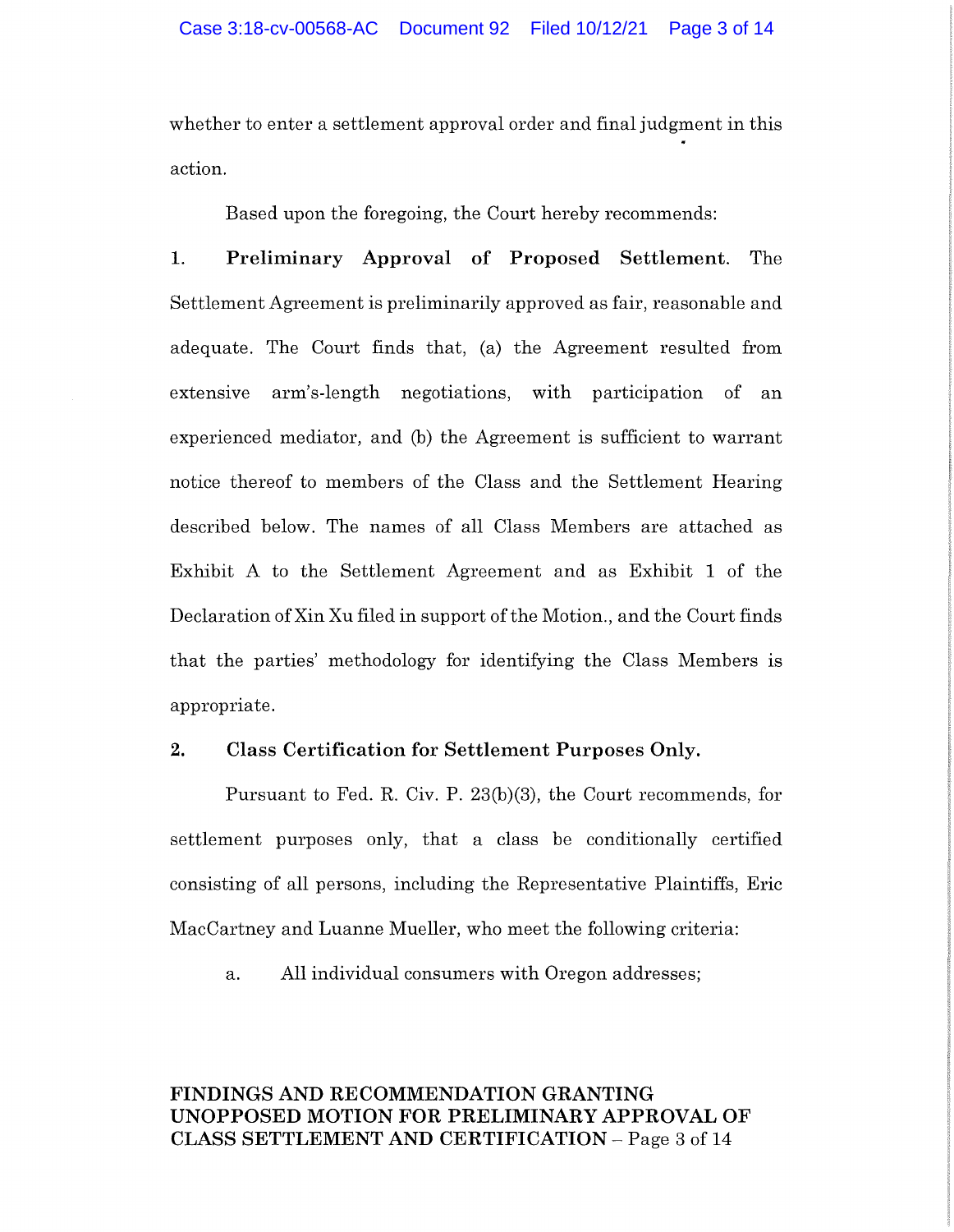- b. Who defendant GAT filed a lawsuit against to collect a consumer debt on behalf of its clients on or after April 3, 2017;
- c. Who were served by defendant Vision prior to January 1, 2018;
- d. Who had lawsuits filed against them in which GAT submitted a statement for costs and disbursements claiming Vision's service fees were billed directly to the client and not overhead expenses, the service fees reflected the actual costs of the service, or the expedited service was necessary, and those requested costs for Vision's service fees were awarded by the Court; and
- e. Who paid Vision's service fees.

In connection with the certification, the Court makes the following preliminary findings:

(a) The Class satisfies Fed. R. Civ. P.  $23(a)(1)$  because the Class appears to be so numerous that joinder of all members is impracticable;

(b) The Class satisfies Fed. R. Civ. P. 23(a)(2) because there appear to be questions of law or fact common to the Class;

(c) The Class satisfies Fed. R. Civ. P. 23(a)(3) because the claims of the plaintiffs named in the caption appear to be typical of the claims being resolved through the proposed Settlement;

# **FINDINGS AND RECOMMENDATION GRANTING UNOPPOSED MOTION FOR PRELIMINARY APPROVAL OF CLASS SETTLEMENT AND CERTIFICATION** - Page 4 of 14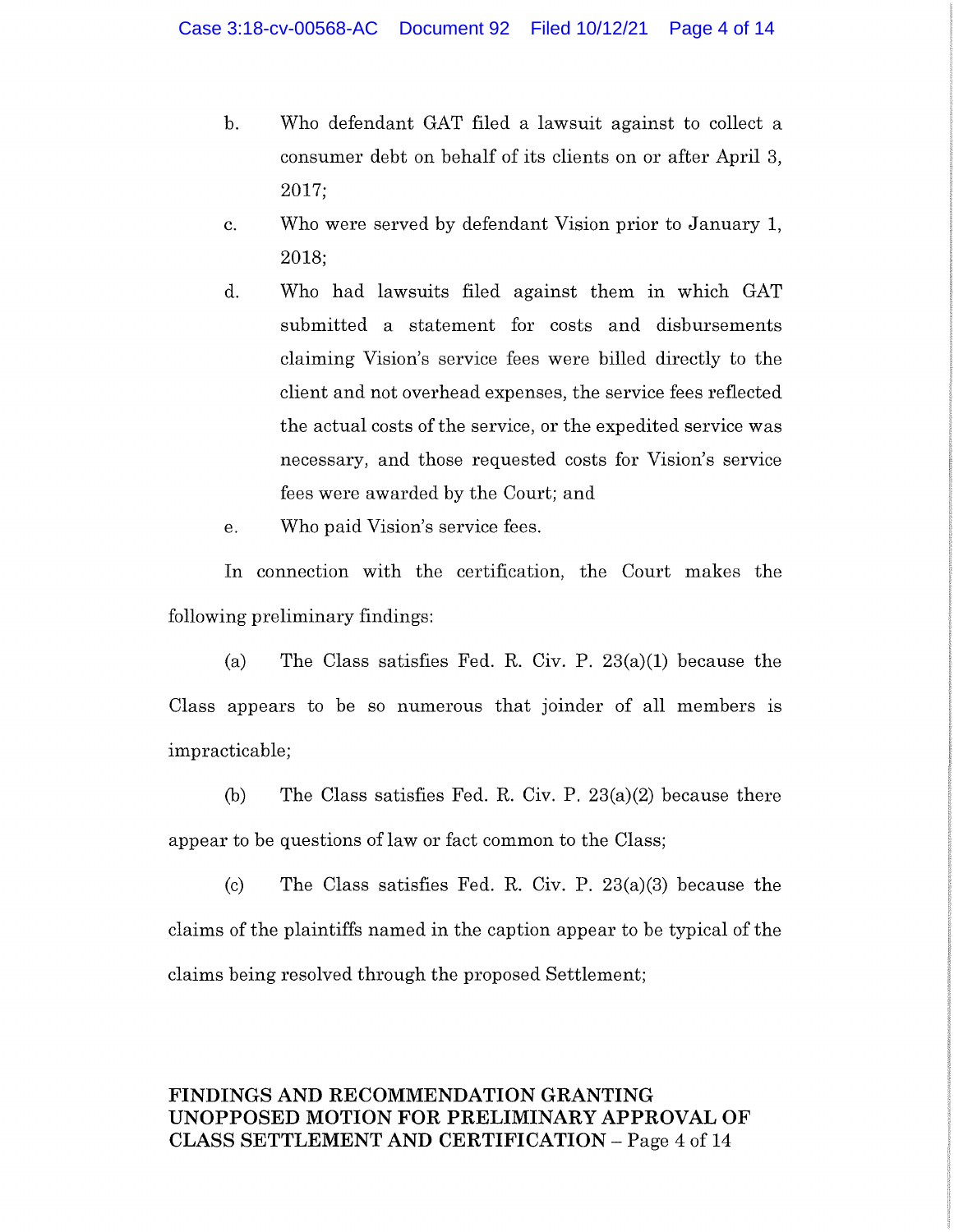(d) The Class satisfies Fed. R. Civ. P. 23(a)(4) adequacy requirement because the named plaintiffs appear to be capable of fairly and adequately protecting the interests of the above described Class in connection with the proposed settlement and because counsel representing the Class are qualified, competent and capable of prosecuting this action on behalf of the Class;

(e) The Class satisfies the requirements of Fed. R. Civ. P. 23(b)(3) because, for purposes of settlement approval and administration, common questions of law and fact appear to predominate over questions affecting only individual Class Members and because settlement with the above-described Class appears to be superior to other available methods for the fair and efficient resolution of the claims of the Class. The Class also appears to be sufficiently cohesive to warrant settlement by representation.

In making the foregoing findings, the Court recommends that the District Judge exercise its discretion in conditionally certifying a settlement class.

**3. Class Representative Plaintiffs.** The Court recommends Plaintiffs Eric MacCartney and Luanne Mueller be appointed as the Class Representatives.

## **FINDINGS AND RECOMMENDATION GRANTING UNOPPOSED MOTION FOR PRELIMINARY APPROVAL OF CLASS SETTLEMENT AND CERTIFICATION** - Page 5 of 14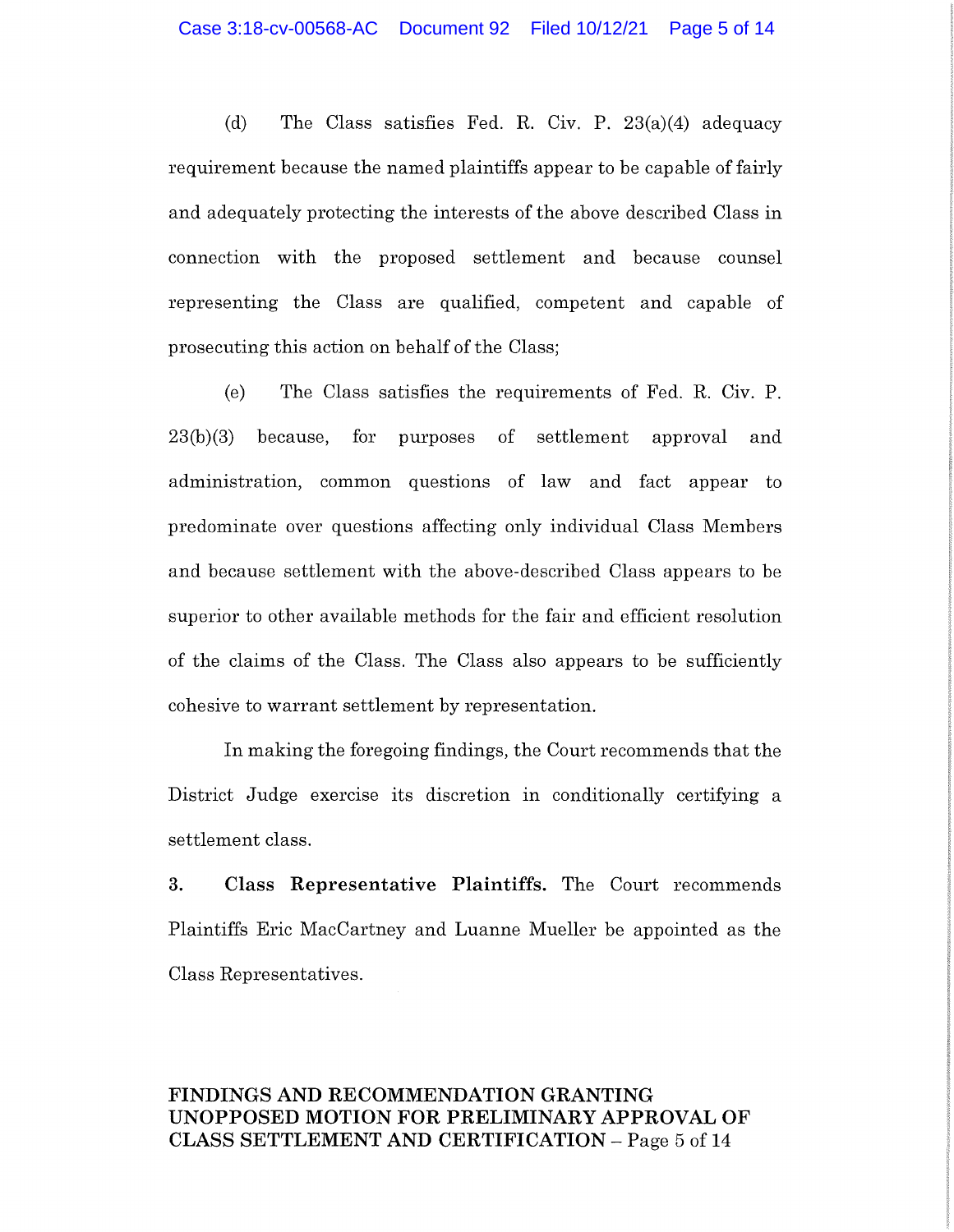**4. Class Counsel.** The Court recommends Kelly D. Jones of The Law Office of Kelly D. Jones, Michael Fuller of OlsenDaines, P.C., and Matthew Sutton of the Law Office of Matthew Sutton be appointed as Class Counsel.

**5. Cy Pres.** The court recommends that all funds remaining in the Settlement Fund following payments of all amounts described in the Settlement Agreement (including, but not limited to, amounts remaining from uncashed checks, returned checks, etc.) after one hundred eighty (180) days following the Distribution Date constitute a Cy Pres Fund. JND shall distribute the entire Cy Pres Fund as a cy pres award as follows: 50% to Oregon Consumer Justice and 50% to the Oregon Consumer League, non-profit organizations focused on consumer protection issues. The Court specifically recommends these two entities be approved as appropriate recipients to receive the cy pres any award pursuant to this settlement should it be finally approved. No amount of the Settlement Fund or Settlement Payments shall revert or be returned to Defendants or their insurer(s).

**6. Final Settlement Approval Hearing.** A final approval hearing (Settlement Hearing) shall be held before this Court on April 19, 2022, at 9:30 a.m., as will be set forth in the final version of the Notice (described below), to determine whether the Settlement Agreement is

# **FINDINGS AND RECOMMENDATION GRANTING UNOPPOSED MOTION FOR PRELIMINARY APPROVAL OF CLASS SETTLEMENT AND CERTIFICATION** - Page 6 of 14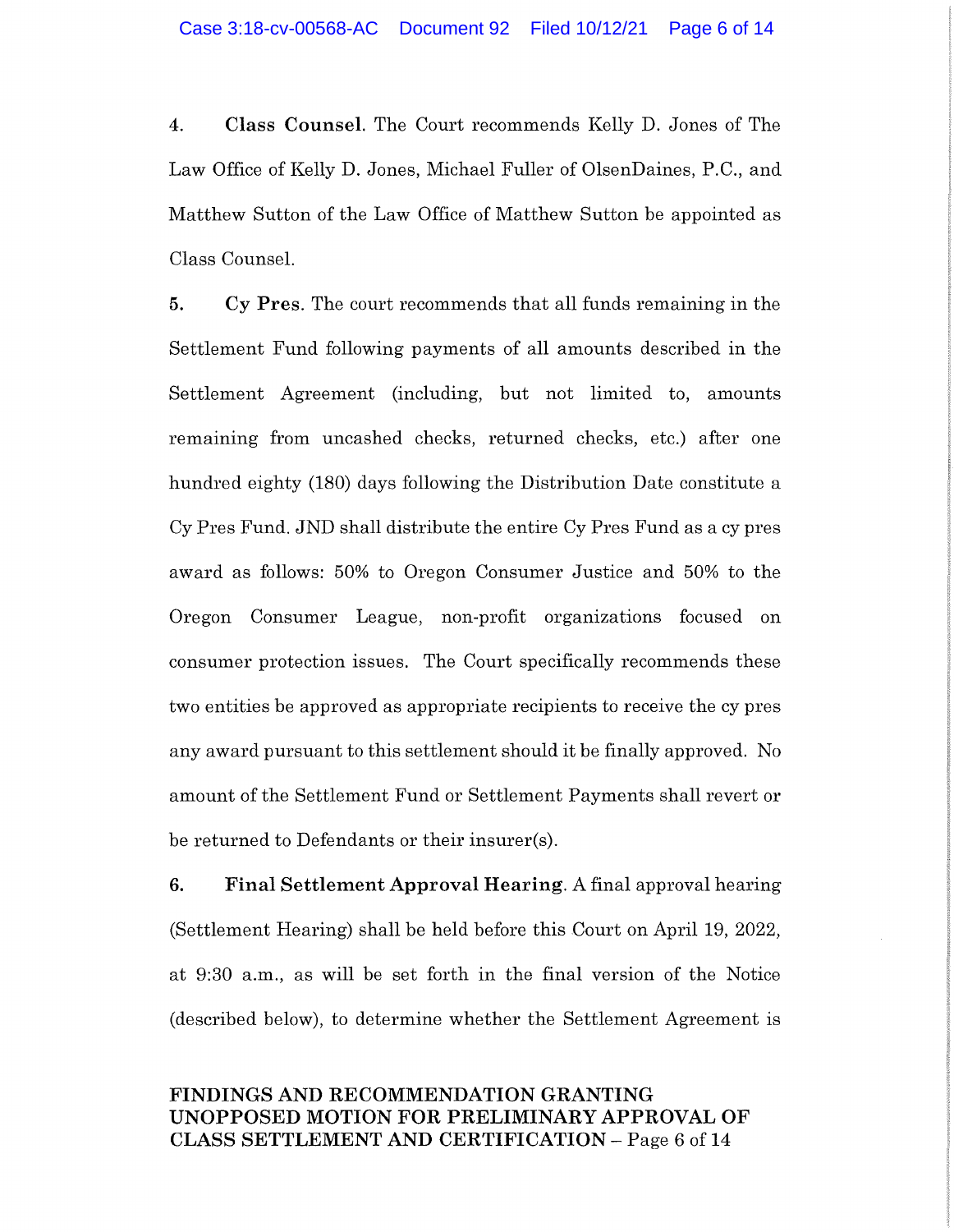fair, reasonable and adequate and should be given final approval. Papers in support of final approval of the Settlement Agreement and Class Counsels' application for an award of attorneys' fees, costs and expenses (Fee and Expense Application) shall be filed with the Court according to the schedule set forth below. The Court may postpone, adjourn, or continue the Settlement Hearing without further notice to the Class. After the Settlement Hearing, the Court may enter a Settlement Order and Final Judgment in accordance with the Agreement (Final Judgment), which will adjudicate the rights of the Class Members with respect to the claims being settled.

**7. Appointment of Settlement Administrator.** The Court recommends the parties' choice of JND Legal Administration (JND) be approved as the Settlement Administrator, to provide notice to the Class as set forth below and to distribute settlement funds, in accordance with the Settlement Agreement.

**8. Notice.** The Court recommends the form and content of the notices substantially in the forms attached as Exhibits D and E to the Settlement Agreement be approved (ECF No. 83-1 at 47-59). In compliance with the Settlement Agreement, within thirty (30) days of entry of an Order adopting this Findings and Recommendation, JND shall cause notice to be delivered to all Class Members who can be

# **FINDINGS AND RECOMMENDATION GRANTING UNOPPOSED MOTION FOR PRELIMINARY APPROVAL OF CLASS SETTLEMENT AND CERTIFICATION** - Page 7 of 14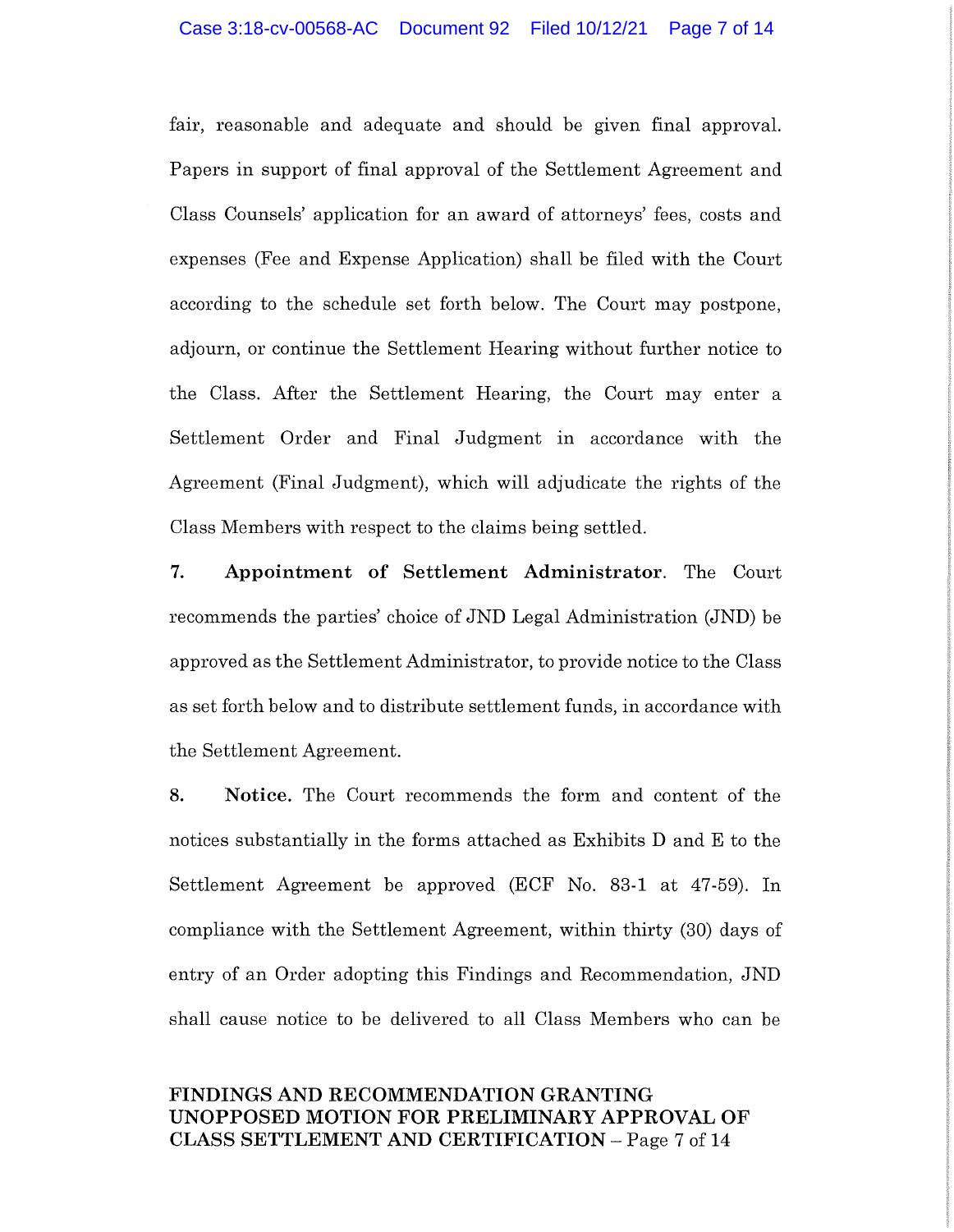identified with reasonable effort in the manner set forth in the Settlement Agreement. A notice substantially in the form attached as Exhibit E to the Agreement shall be posted at a website, the Internet address for which shall be disclosed in the summary notice transmitted by U.S. Mail described above. The Court specifically finds that the Notice and the manner of its dissemination described above and in the Settlement Agreement constitutes the best practicable notice under the circumstances and 1s reasonably calculated, under all the circumstances, to apprise Class Members of the certification of the Class and the pendency of this action, the terms of the Settlement Agreement, and the Class Members' right to object to or exclude themselves from the Class. The Court finds that the notice is reasonable, that it constitutes due, adequate and sufficient notice to all persons entitled to receive notice, and that it meets the requirements of due process, Rule 23 of the Federal Rules of Civil Procedure.

**9. Filing of CAFA Notice.** Before the Settlement Hearing, JND shall file with the Court proof of Defendant's compliance with the notice provisions of the Class Action Fairness Act of 2005 ("CAFA"), 28 U.S.C. § 1715.

# **FINDINGS AND RECOMMENDATION GRANTING UNOPPOSED MOTION FOR PRELIMINARY APPROVAL OF CLASS SETTLEMENT AND CERTIFICATION** - Page 8 of 14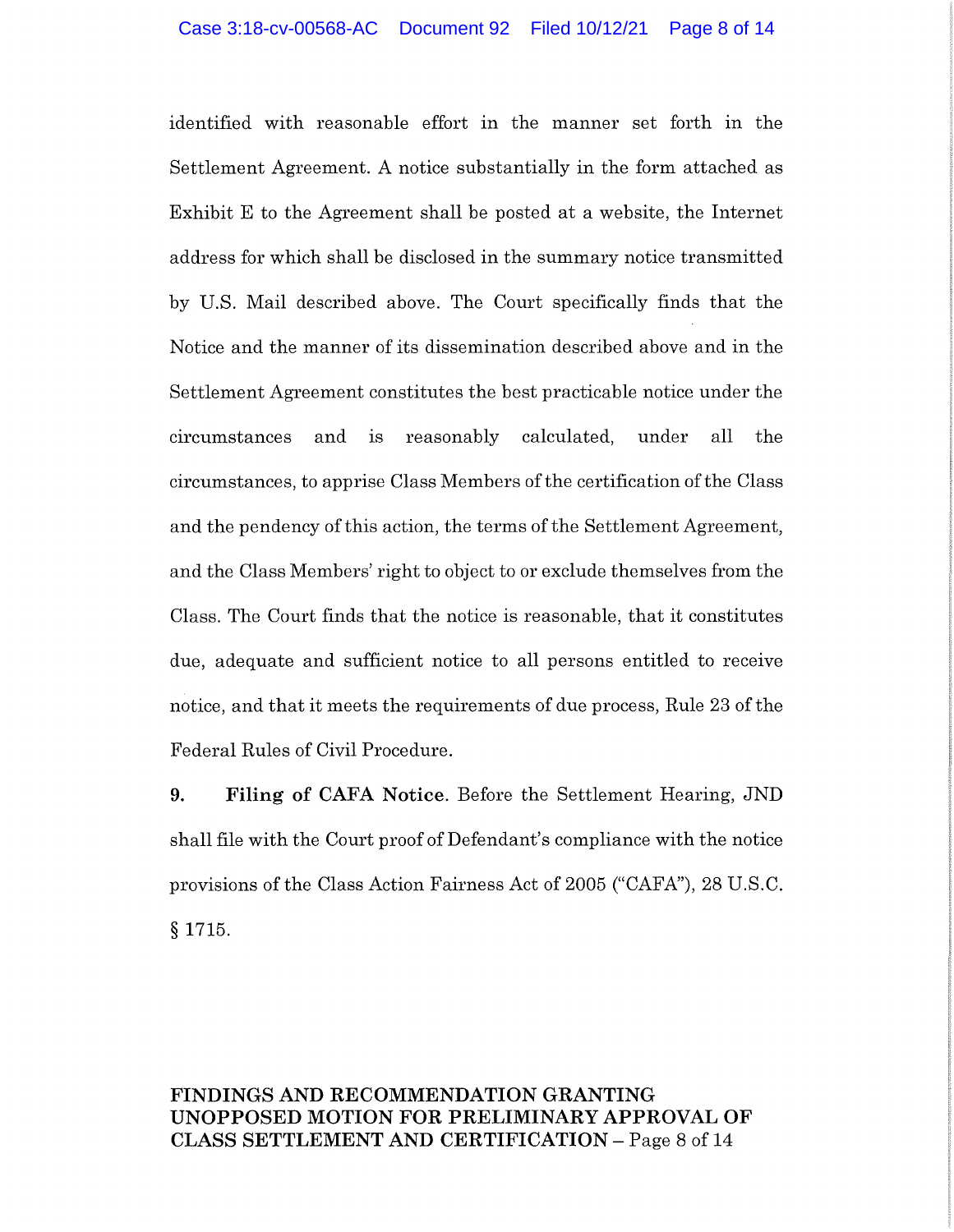**10. Distribution Procedures.** The Court recommends the distribution procedures set forth in the Settlement Agreement be approved.

**11. Costs of Class Administration.** Pursuant to the terms of the Settlement Agreement, defendants will separately pay all costs of notice to the Class Members and distribution, including the costs incurred by JND.

**12. Exclusion from Class.** Each Class Member who wishes to exclude themselves from the Class and follows the procedures set forth in this Paragraph shall be excluded. Any potential member of the Class may mail a written request for exclusion, in the form specified in the Notice, to JND at the address set forth in the Notice. All such written requests must be postmarked by ninety (90) days after entry of an Order adopting this Findings and Recommendation. All persons who properly request exclusion from the Class shall not be Class Members and shall have no rights with respect to, nor be bound by, the Settlement Agreement, should it be finally approved. The names of all such excluded individuals shall be attached as an exhibit to any Final Judgment.

**13. Objections and Appearances.** 

#### **FINDINGS AND RECOMMENDATION GRANTING UNOPPOSED MOTION FOR PRELIMINARY APPROVAL OF CLASS SETTLEMENT AND CERTIFICATION** - Page 9 of 14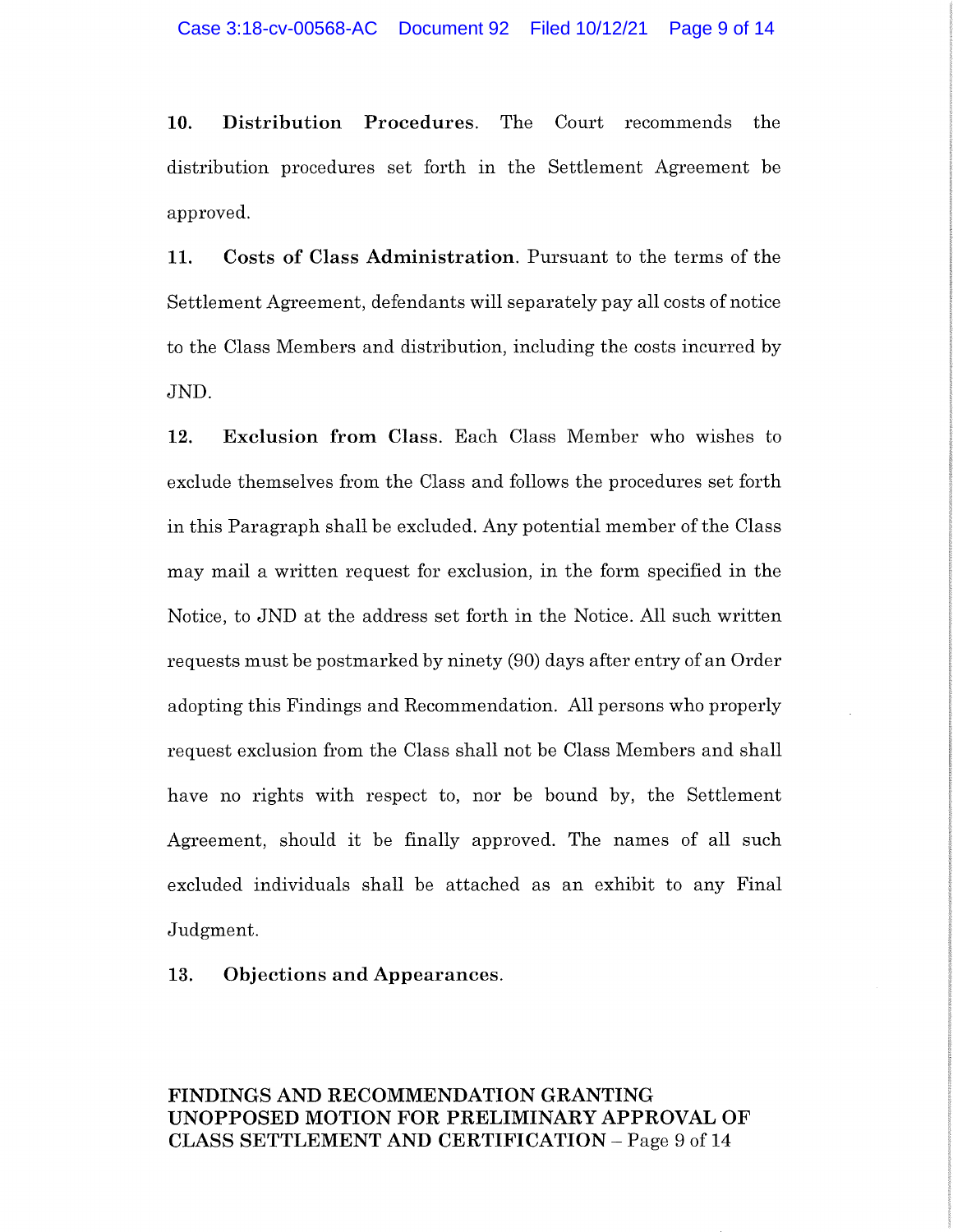**(a) Written Objections.** Any Class Member who has not timely submitted a written request for exclusion from the Class, and thus is a Class Member, may object to the fairness, reasonableness or adequacy of the Agreement, or the Fee and Expense Application. Any Class Member, who wishes to object to the Settlement, must submit his or her objection in writing to the Court, postmarked no later than ninety (90) days after entry of an Order adopting this Findings and Recommendation. Objecting Class Members must include their name and address, the name and number of the case, and a statement of the reasons why they (i) believe the Court should find that the proposed settlement is not in the best interests of the Class, or (ii) object to the Fee and Expense Application. Any objection not timely made in this manner shall be forever barred. Any objecting Class Member who wishes to address the Court at the Settlement Hearing must indicate his or her intent to do so in writing to the Court at the same time that the Class Member submits the objection.

**(b) Papers for Fees and Expenses.** Class Counsel shall file their Fee and Expense Application, together with all supporting documentation, by no later than thirty (30) days from entry of an Order adopting this Findings and Recommendation, sufficiently in advance of the expiration of the objection period.

# **FINDINGS AND RECOMMENDATION GRANTING UNOPPOSED MOTION FOR PRELIMINARY APPROVAL OF CLASS SETTLEMENT AND CERTIFICATION** - Page 10 of 14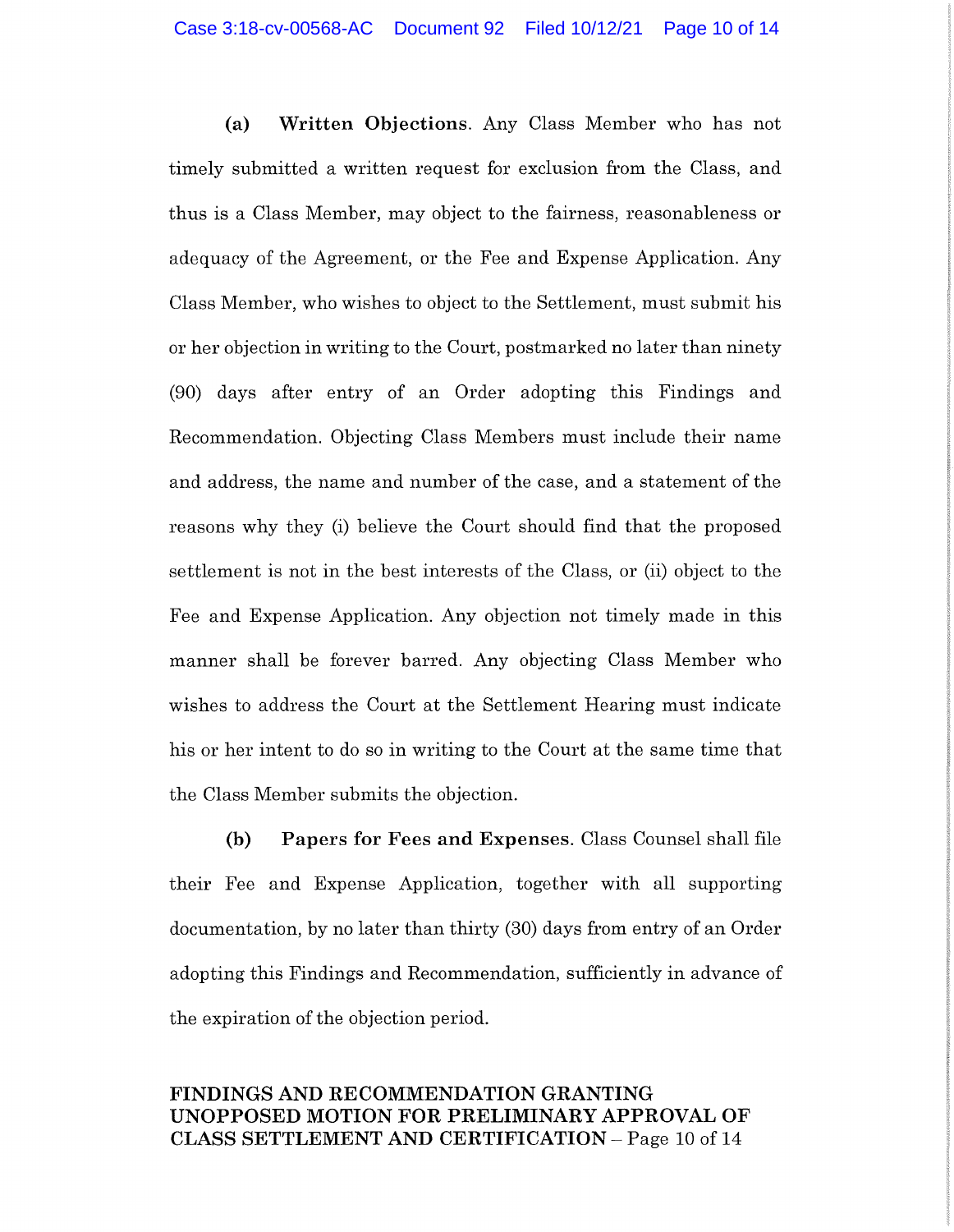**(c) Responses to Objections.** Any responses to objections to the Agreement or the Fee and Expense Application shall be filed with the Court within twenty-one (21) days after the deadline for serving objections.

**14. Dates of Performance.** In summary, the dates of performance are as follows:

**(a)** Defendant shall send the Notice to potential Class Members within thirty (30) days after entry of an Order adopting this Findings and Recommendation;

**(b)** Class Counsel's Fee and Expense Application, and all supporting materials, shall be filed within thirty (60) days after entry of an Order adopting this Findings and Recommendation;

**(c)** Class Members who desire to be excluded shall mail requests for exclusion postmarked within ninety (90) days from the date of an Order adopting this Findings and Recommendation;

(d) All objections to the Agreement or the Fee and Expense Application shall be filed and served within ninety (90) days from entry of an Order adopting this Findings and Recommendation;

(e) Responses to objections, if any, and in further support of the Fee and Expense Application, along with a Motion for Final

# **FINDINGS AND RECOMMENDATION GRANTING UNOPPOSED MOTION FOR PRELIMINARY APPROVAL OF CLASS SETTLEMENT AND CERTIFICATION** - Page 11 of 14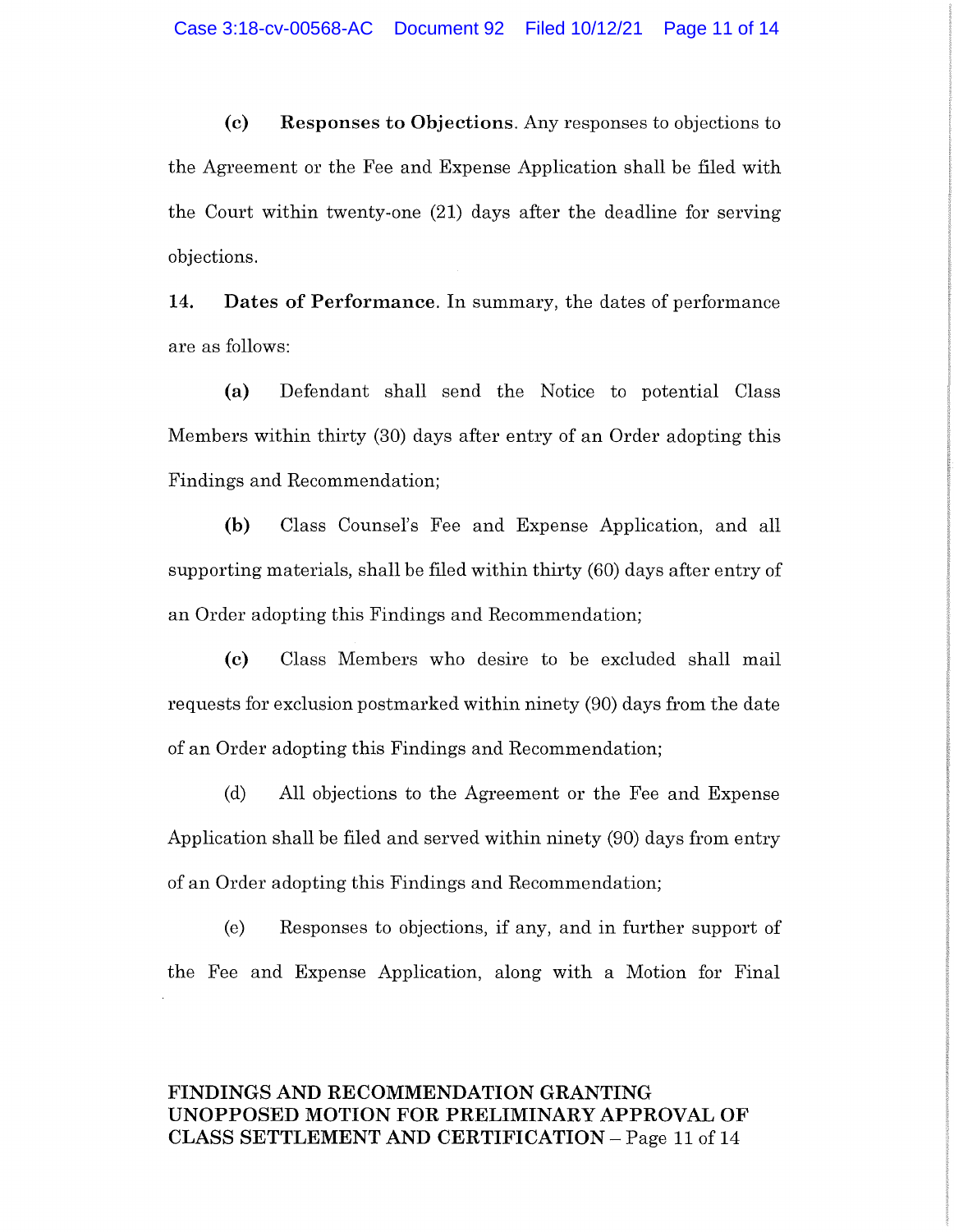Approval shall be filed within twenty-one (21) days after expiration of the deadline for objections; and

(f) The Settlement Hearing shall be held on April 19, 2022 at 9:30 a.m. at the Mark 0. Hatfield U.S. Courthouse, 1000 S.W. Third Ave., Portland, OR 97204.

**15. Effect of Failure to Approve the Agreement.** In the event the Court does not approve the Agreement, or for any reason the Parties fail to obtain a Final Judgment as contemplated in the Agreement, or the Agreement is terminated pursuant to its terms for any reason, then the following shall apply:

(a) All orders and findings entered in connection with the Agreement shall become null and void and have no further force and effect, shall not be used or referred to for any purposes whatsoever, and shall not be admissible or discoverable in any other proceeding;

(b) The case shall return to its status as it existed before entry of this Findings and Recommendation;

(c) Nothing contained in this Findings and Recommendation is, or may be construed as, any admission or concession by or against Defendant or Representative Plaintiffs on any point of fact or law; and

(d) Nothing in this Findings and Recommendation or pertaining to the Agreement shall be used as evidence in any further

## **FINDINGS AND RECOMMENDATION GRANTING UNOPPOSED MOTION FOR PRELIMINARY APPROVAL OF CLASS SETTLEMENT AND CERTIFICATION** - Page 12 of 14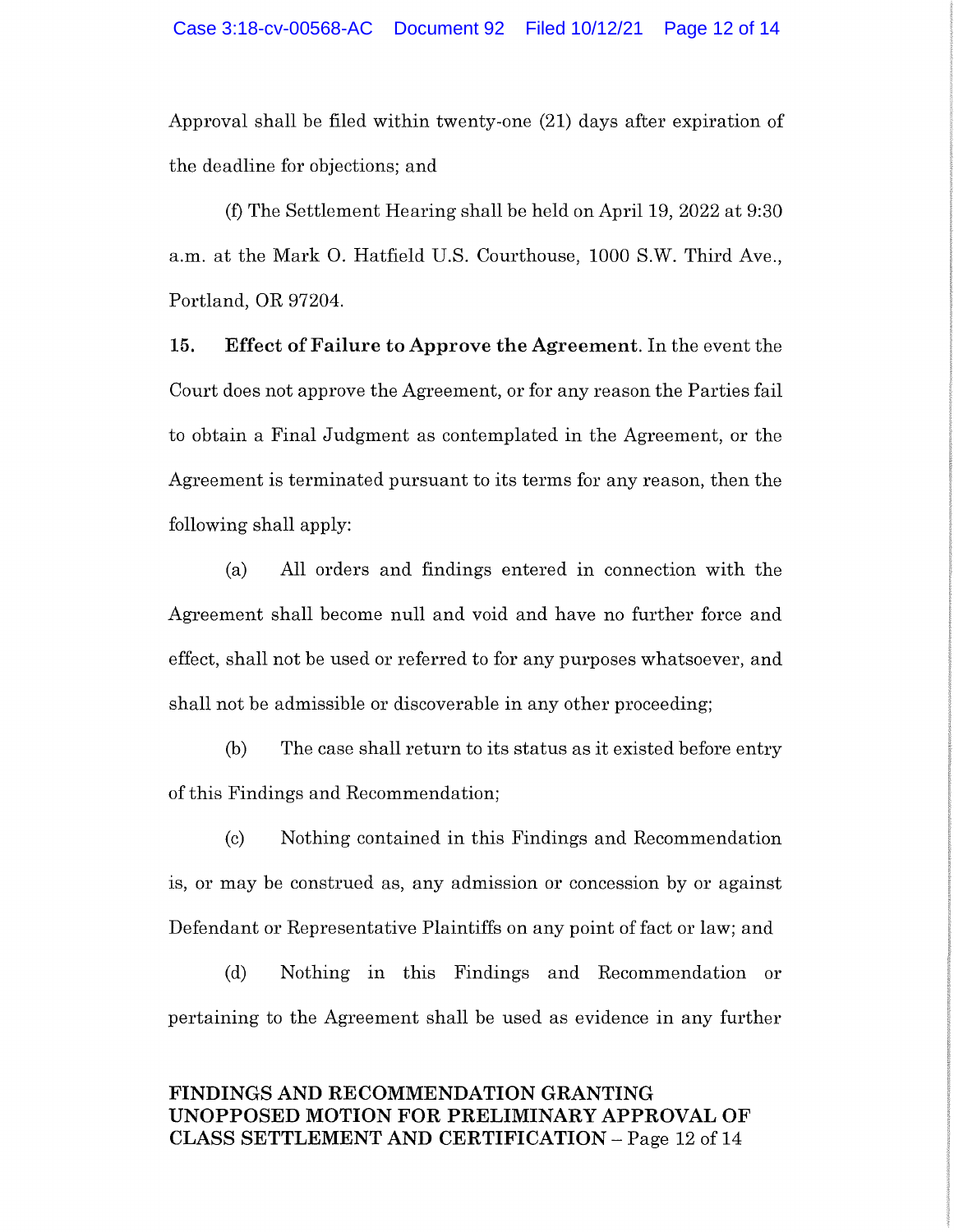proceeding in this case, including, but not limited to, motions or proceedings pertaining to treatment of this case as a class action.

**16. Discretion of Counsel.** Counsel is hereby authorized to take all reasonable steps in connection with approval and administration of the Settlement Agreement not materially inconsistent with this Findings and Recommendation or the Settlement Agreement, including, without further approval of the Court, making minor changes to the content of the Notice(s) that they jointly deem reasonable or necessary.

#### **17. Stay of Proceedings Pending Approval of the Settlement.**

All proceedings before the Court are stayed pending final approval of the settlement, except as may be necessary to implement the settlement or comply with the terms of the Settlement Agreement. prosecuting against the Released Parties any action or proceeding in any court or tribunal asserting any of the Released Claims, provided, however, that this stay shall not apply to individual claims of any Class Members who timely exclude themselves in a manner that complies with this Findings and Recommendation. This stay is necessary to protect and effectuate the settlement, this Findings and Recommendation, and the Court's flexibility and authority to effectuate this settlement and to enter judgment when appropriate and is ordered in aid of the Court's jurisdiction and to protect its judgments pursuant to 28 U.S.C. § 1651(a).

# **FINDINGS AND RECOMMENDATION GRANTING UNOPPOSED MOTION FOR PRELIMINARY APPROVAL OF CLASS SETTLEMENT AND CERTIFICATION** - Page 13 of 14